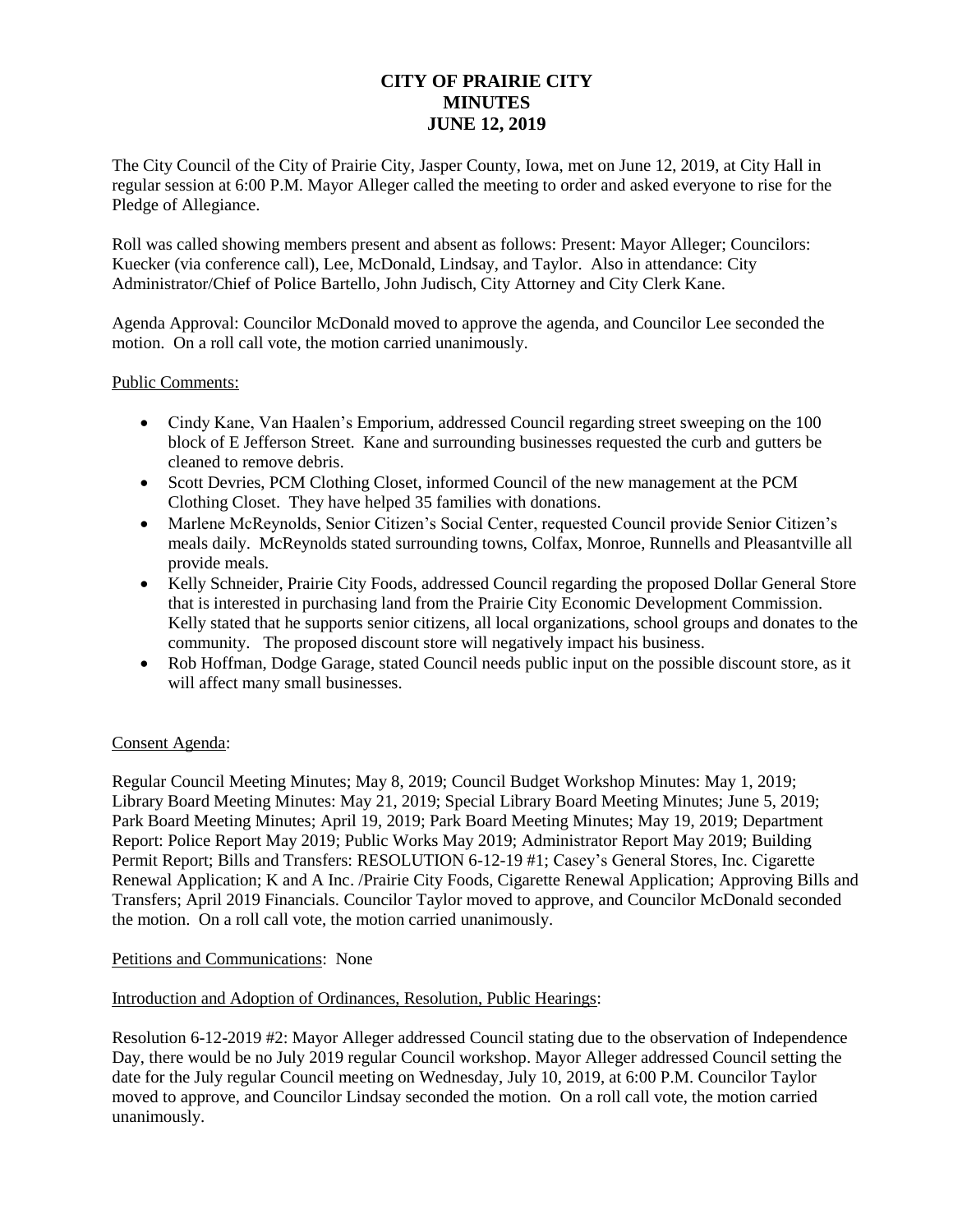**MINUTES June 12, 2019 Page 2**

Resolution 6-12-2019 #3: Mayor Alleger addressed Council setting the date for the June Special Council Meeting/Workshop for Wednesday, June 26, 2019 at 6:00 P.M. Councilor McDonald moved to approve, and Councilor Taylor seconded the motion. On a roll call vote, the motion carried unanimously.

Resolution 6-12-19#4 Approving the Contract for the Prairie Days Inflatable Entertainment with Toxic Meltdown in the amount of \$1,500, for use from 3:00 P.M. to 10:00 P.M. on Saturday, July 27, 2019. Councilor McDonald moved to approve, and Councilor Kuecker seconded the motion. On a roll call vote, the motion carried unanimously.

Resolution 6-12-19#5 Approving the FY2019-2020 Employee Cost of Living and Merit pay increase a 2% Cost of Living Increase and a 1% Merit Increase. City Administrator/Chief of Police Bartello presented Council with the proposed salary increases. Joe Bartello annual salary from \$77,250 to \$79,583; Hourly employees as follows: Cindy Kane from \$22.96 to \$23.65; Emily Voeller from \$21.97 to \$22.63; Carl Van Der Kamp from \$24.37 to \$25.11; James Clark from \$20.90 to 21.53; Cory Eshelman from \$22.00 to; Mike German from \$22.61 to \$23.29; Amy Baldus from \$20.43 to \$21.05; Part-time Officers from \$17.82 to \$20.00; Sue Ponder from \$19.28 to \$19.86; Jenny Anderson from \$12.24 to \$12.61; Sierra DeVoe from \$9.00 to \$9.27; Jennifer Brown from \$9.00 to \$9.27. Councilor Taylor moved to approve, and Councilor McDonald seconded the motion. On a roll call vote, the motion carried unanimously.

Resolution 6-12-19#6 Approving the Agreement between Faller, Kincheloe & Co., PLC. and the City of Prairie City for an annual exam for the period of July 1, 2018 to June 30, 2019 in the amount of \$2000. Councilor Taylor moved to approve, and Councilor Lindsay seconded the motion. On a roll call vote, the motion carried unanimously.

#### Old Business:

City Administrator/Chief of Police Bartello led the discussion for the Red Rock Prairie Trail Route through Prairie City. Schneider and Associates recommendation is the route by-passing the Heartland Coop by way of the alley to the south of the Historical Society, into Garden Square and south on Washington Street. The alley route has the lowest cost of \$98,000. After a lengthy discussion, Councilor Taylor moved to approve, and Councilor Lindsay seconded the motion. On a roll call vote, the motion carried 3 yes (Taylor, Lindsay, Kuecker) and 2 no (McDonald, Lee). The motion passed to move forward with the project.

#### New Business:

City Attorney, John Judisch led the discussion on the Prairie City/Jasper County Economic Development Corporation Land Sale/Use. Judisch explained his role as City Attorney and introduced Adam Otto, Otto Law Office, PLLC, attorney for Prairie City Economic Corporation (PCEDCO) and Jasper County Economic Development Corporation (JEDCO) stressing that PCEDCO is a corporation separate from the City. Otto stated PCEDCO and JEDCO were approached by Overland Group LLC to purchase 3.2 acres of land from PCEDCO for \$96,000 to place a discount store. After a lengthy discussion, the item was tabled until the July meeting for additional information.

City Administrator/Chief of Police Bartello led the discussion for possible action for nuisance abatements, explaining the current regulations. John Judisch, City Attorney, followed up explaining the City Ordinance(s) regarding …….

City Administrator/Chief of Police Bartello led the discussion regarding purchasing of City Council tablets for Council packet information. After discussion, Council tabled the proposal, requesting additional information.